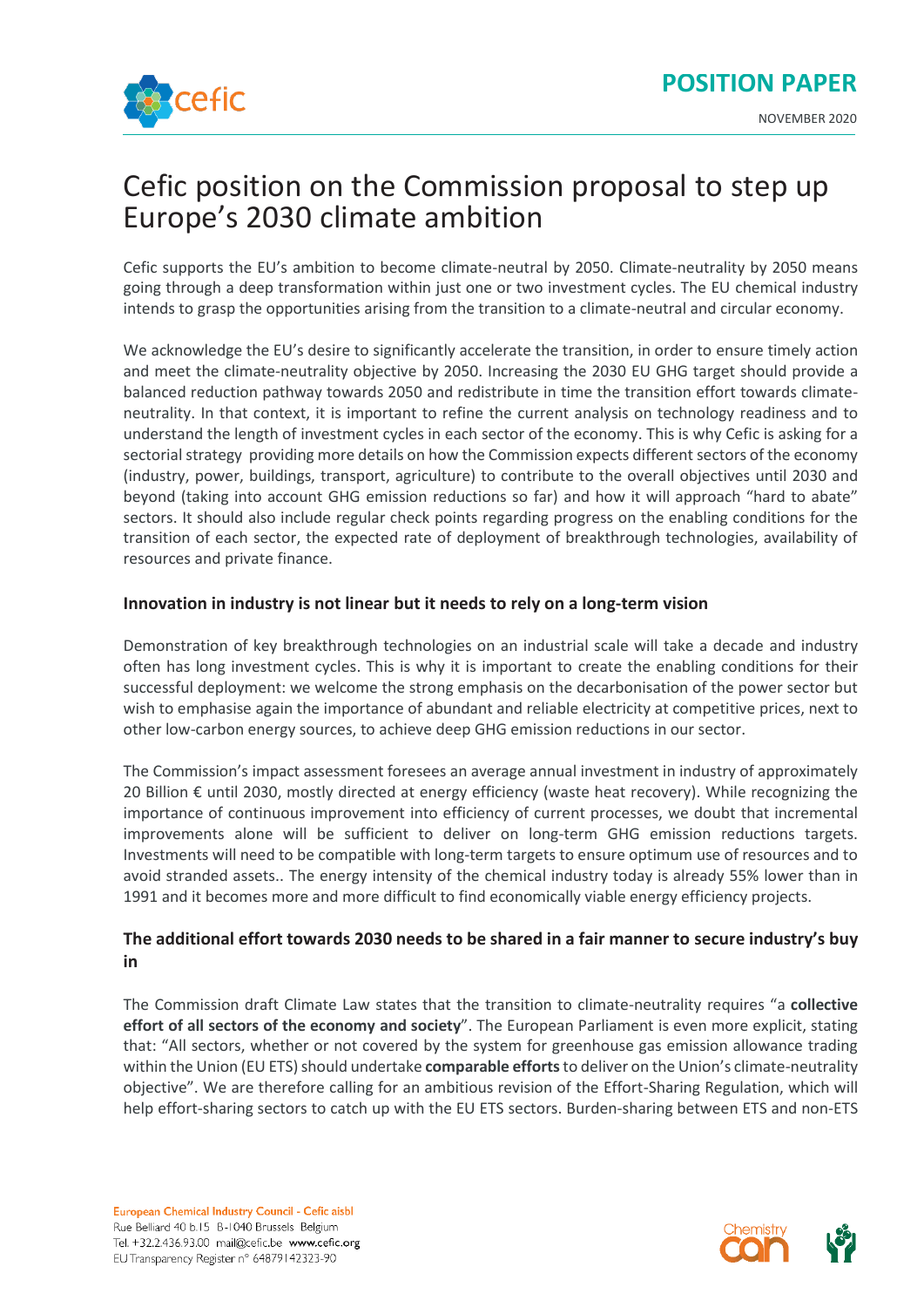sectors should be rebalanced and the share of the ETS-sector in the EU ambition should be reduced as industry is exposed to global competition.

Unfortunately, the Commission's 2030 impact assessment shows that the additional effort would fall disproportionately on the shoulders of ETS sectors. In the MIX scenario for example:

- ETS sectors would have to increase emission reductions versus 2005 by 22 p.p. (from -43% to -65%)
- ESR sectors would have to increase emission reductions versus 2005 by only 9 p.p. (from -30% to 39%)

Implications of the ETS and ESR targets post-2030 need to be clarified. If the Linear Reduction factor to meet the  $-65%$  target versus 2005 for ETS stationary installations<sup>1</sup> starts to apply in 2026, the annual reduction rate will have to increase from 2.2% today to 6.9%. This means that the ETS cap would reach zero as early as 2035 and that industry would have just a few years left after 2030 to phase out all of its remaining emissions i.e. 483 Mt of CO<sub>2</sub>-eq<sup>2</sup>, which is highly unlikely and would be potentially damaging for the whole EU economy.

Furthermore, using a "baseline scenario" as point of comparison rather than the current EU ETS level of ambition under-represents the impact of a much lower cap and a higher Linear Reduction Factor compared to today. The assumptions on which the baseline scenario is founded need to be more transparent. We do not understand the basis on which, the Commission has used an extrapolation of the delta between the nominal cap and actual emissions as a proxy.

## **A reform of the EU ETS**

The EU ETS should remain a core policy instrument to establish a carbon signal that incentivizes CO2 abatement at the lowest practicable cost.

Adjustment of the ETS cap for 2030 should still allow sufficient free allocation to effectively mitigating the carbon leakage risk: to achieve this, the current approach, which links the available volume for free allocation to the overall cap needs to be revised. The overall cap is defined based on the estimated potential for reduction in both the energy-intensive and the power sector. Since the power sector has a higher abatement potential<sup>3</sup>, the level of available carbon leakage protection decreases much more rapidly than the emissions reductions, which industry can deliver. The level of free allocation must be sufficient to ensure effective carbon leakage protection throughout the transition, allowing incumbents to mitigate the extra collateral costs of GHG abatement technologies.

Applying a one-off reduction of the amount of free allocation appears disproportionate, removing any flexibility from industry. As an alternative to a one-off reduction, Cefic proposes to increase the outflow rate of the Market Stability Reserve (MSR), in order to make the ETS better fit for economic cycles. Allowances not used from the New Entrants Reserve (NER) should be used to avoid a cross-sectoral correction factor in the next allocation period.

<sup>1</sup> See table 26 on page 98 of the impact assessment accompanying the Commission's Communication on 2030 target plans <sup>2</sup> Table 39 on page 48 of the impact assessment accompanying the Commission's Communication on 2030 target plans – Part 2

fixes industrial emissions in 2005 at 835 Mt of CO<sub>2</sub>-eq and 493 Mt of CO<sub>2</sub>-eq in 2030 i.e. a reduction of 59%. The remaining 41% would have to be abated in just five years if the cap (assuming there is no net absorptions in the power sector).

<sup>&</sup>lt;sup>3</sup> See table 6 on page 52 of the impact assessment accompanying the Commission's Communication on 2030 target plans. Versus 2015, the MIX scenario foresees a GHG reduction of 70.8% in power generation and 22.4% in industry.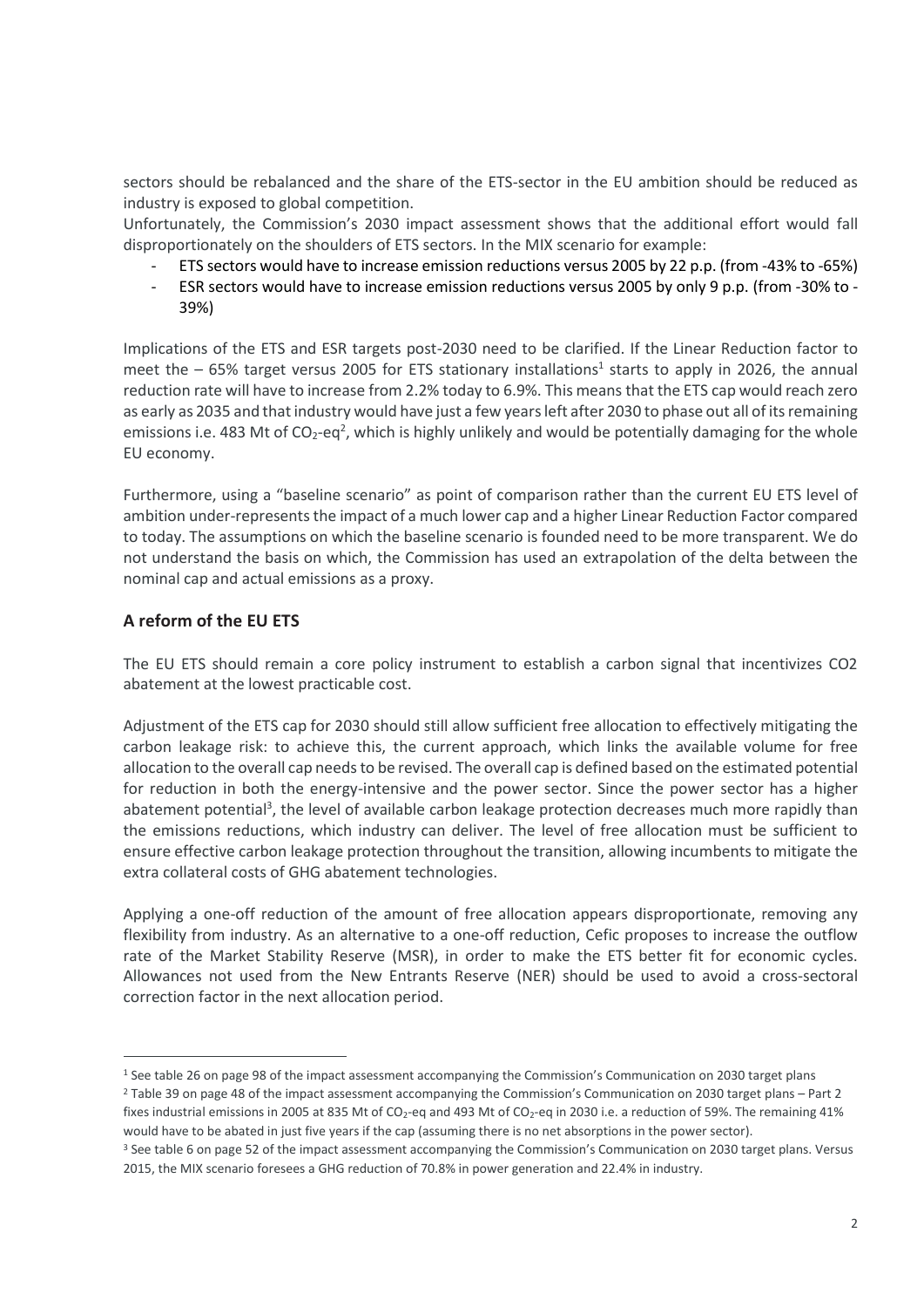As the share of electricity-related emissions under the total cap is going down (from 55% today to 47% in 2030), the cap on free allocation needs to be updated (upwards) to reflect this development.

Furthermore, auction revenues should be recycled to support investments into technologies that can put industry on the path to climate-neutrality, while maintaining its competitiveness.

#### **Protecting industry against carbon leakage during the transition**

Decision-makers should take due account of the international dimension and the negative impact of fragmented action on a global level. An increase of the 2030 ambition must be accompanied by reinforced protection against the risk of carbon leakage addressing direct and indirect carbon costs, imports and exports, and considering impacts on entire value chains.

The chemicals industry is already at high risk of a carbon leakage today due to high trade and carbon intensities. We expect this exposure to increase over the ETS IV period as carbon costs go up and free allowances go down. The industry net trade balance has deteriorated since 2012: imports increased (+3.6% per year) and exports decreased (-0.5%). Free allowances help mitigating carbon leakage risks including for EU exports to  $3<sup>rd</sup>$  countries, reducing the carbon costs gap with key competitors.

A simple Carbon Border Adjustment Mechanism (CBAM) addressing only imports, without free allowances or comparable measures to address the additional cost for exports, will not be sufficient to secure competitiveness along the value chains and avoid consequent economic and social loss.

A CBAM would have to take account of all embodied emissions along the value chain both direct and indirect. Otherwise it may lead to imports of cheaper downstream products, contrary to the policy objective, and damage upstream capacity.

For these reasons, CEFIC is also considering two additional design options for carbon leakage protection (in addition to the four Commission consultation proposals), to address export and value chain carbon leakage risks:

- A climate contribution that would be paid by consumers for emissions up to benchmark
- The combination of an imports contribution (with a continuing ETS price) and free allowances for EU producers

Along with addressing both import and export related carbon leakage, the climate contribution, could provide additional resources for EU policies, while providing stability and predictability for investments in decarbonization and end markets. In all circumstances, additional incentives will be needed for investment in low CO<sub>2</sub>-production technologies to unfold their potential for achieving greenhouse gas neutrality.

## **A much broader EU ETS will result in cross-subsidies between sectors and may not drive changes in sectors with high abatement costs**

Cefic does not support introducing the transport or buildings sectors under the EU ETS (i.e. under a common cap). Marginal costs of abatement in transport (and buildings) are likely to be significantly higher and price elasticity much lower than in the industrial sector (subject to carbon leakage). Inclusion will simply entail a higher CO2 price risk to industry.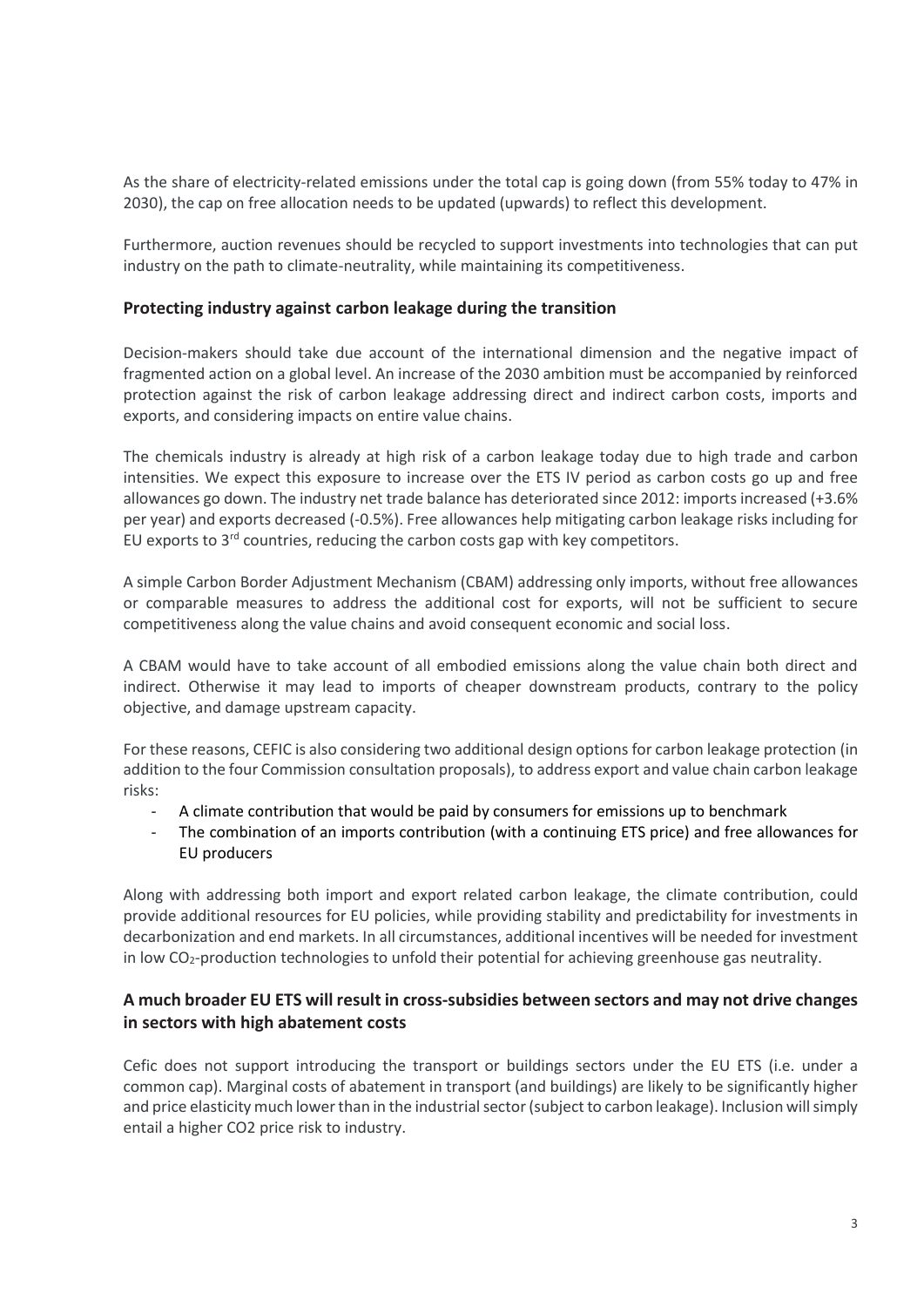Furthermore, the EU ETS already has many emission sources at the moment. Including millions of additional small emission sources in the EU ETS would also require a completely different MRV approach, probably upstream, which could disrupt the functioning of the current EU ETS.

#### **Accounting for avoided or negative emissions**

The introduction of sinks as means to balance emissions is a valid, long-term perspective and we therefore welcome the proposed formulation of the increased 2030 ambition as a net target.

Climate-friendly hydrogen, bio-based materials and chemicals, sustainable biofuels and synthetic fuels, have been identified as potential contributors to GHG emission abatement in manufacturing but currently lack an adequate policy framework or economic incentives.. These and other technology options should be considered and accounted for based on their GHG merit in a technology-neutral way. Transfer of  $CO<sub>2</sub>$ between sectors, for example via recycling of CO2 which could result in emissions absorptions by the chemical sector also needs to be considered and supported by a credible accounting system.

## **Land-Use Land Use Change and Forestry (LULUCF)**

The introduction of sinks will require the establishment of a solid accounting system, including in the LULUCF sector. We believe that industry (i.e. ETS sectors) should also have access to natural sinks as a way to mitigate their emissions, especially in the longer-term, when remaining emissions will become increasingly harder to abate.

The future legislative framework will need to balance between the LULUCF objectives and progress in the bioeconomy: it is important that removals do not happen at the expenses of sustainable material use of renewable feedstocks grown on land and forests. Otherwise, it will lead to displacements in the form of imports of feedstocks grown elsewhere and possibly even drive land use change (ILUC) in other countries ready to meet the European demand for raw materials.

Cefic therefore takes a cautious approach towards "carbon farming", notably if it would also apply to forestry, as it would reward a "passive" management approach versus an active management enhancing the multiple benefits that land and forestry can deliver to society. We fear that imposing a penalty beyond a certain level of harvesting (e.g. for each ton or cubic meter of biomass put on the market) will come at the expense of the bioeconomy that will lose competitiveness.

LULUCF policy aims at enhancing carbon sequestration, hence incentivising a longer rotation or even noharvest management approach. The review of LULUCF can only make sense if it goes hand in hand with a thorough reconsideration of the renewable energy policy of the EU: while the EU has a strong track record in promoting renewable energy, very few incentives exist regarding the promotion of renewables for the deployment of bio-based products that can store carbon for longer periods of time.

#### **A coherent and holistic approach to climate and energy target setting**

Cefic would welcome a more coherent and holistic approach to climate and energy target setting. We believe that all three climate and energy targets should be part of a "package agreement" (as in 2020 with the 20-20-20 target). Today, it seems the GHG target on one hand and the RES/EE targets on the other hand are constantly catching up with one another, creating unpredictability and overlapping policies. Energy efficiency and renewable energy targets should be supportive of the GHG objective. Given the major